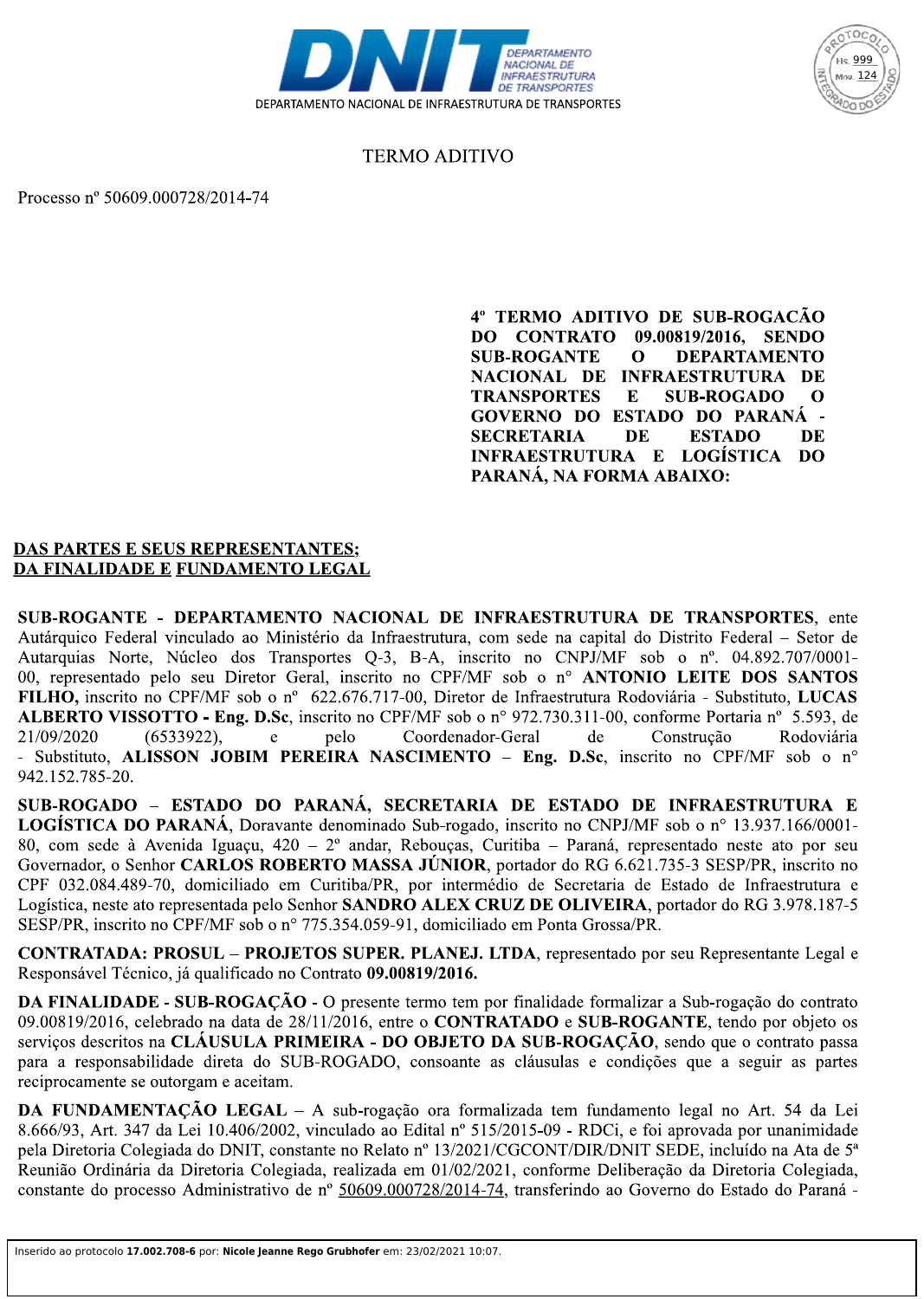Secretaria de Estado de Infraestrutura e Logística do Paraná, os compromissos e responsabilidades decorrentes doco contrato 09.00819/2016.  $F$ Is.  $1000$ 

Subsidiariamente poderá utilizar-se dos Termos do Convênio de Delegação 717/2020.



Constitui objeto da presente sub-rogação a transferência do sub-rogante para o sub-rogado dos compromissos e responsabilidades decorrentes do contrato 09.00819/2016, correspondente à Execução dos Servicos de Supervisão das Obras de Adequação de Capacidade da rodovia/UF: BR-163/PR - Trecho: Entr. BR-277 – Entr. BR-163; Segmento 1: Contorno Oeste de Cascavel – km 191,3 a km 205,58; Extensão: 14,28 km; Segmento 2: Acesso à Avenida Brasil; Extensão: 4.79 km.

### CLÁUSULA SEGUNDA – DO VALOR DA PARTE CEDIDA E DO CRÉDITO ORÇAMENTÁRIO.

**DO VALOR** – O valor correspondente à parte dos trabalhos descritos na Cláusula Primeira é de R\$ 2.610.330,42 (dois milhões, seiscentos e dez mil, trezentos e trinta reais e quarenta e dois centavos), a preços reajustados e aditivados (PI+R), tendo sido executado, conforme medição nº10 de 04/2020, no valor acumulado reajustado de R\$ 154.065,15 (cento e cinquenta e quatro mil, sessenta e cinco reais e quinze centavos), de acordo com o Relatório Geral do Contrato (SIAC).

**DOS RECURSOS** – As despesas decorrentes para a execução do empreendimento correrão a conta dos aportes dos recursos financeiros nas seguintes condições:

Os recursos financeiros para a execução do objeto do contrato 09.00819/2016-00, serão alocados de acordo o cronograma de desembolso constante no Plano de Trabalho do Convênio nº 717/2020, conforme a seguinte classificação orçamentária.

O valor atualizado que será repassado por ITAIPU à SEIL: Valor a PI: R\$ 2.379.708,37 (dois milhões, trezentos e setenta e nove mil, setecentos e oito reais e trinta e sete centavos), Reajustamento até 10/2020: R\$ 306.268.26 (trezentos e seis mil, duzentos e sessenta e oito reais e vinte e seis centavos), Reajustes Futuros: R\$ 341.462.64 (trezentos e quarenta e um mil, quatrocentos e sessenta e dois reais e sessenta e quatro centavos) R\$ 3.027.439,27 (três milhões, vinte e sete mil, quatrocentos e trinta e nove reais e vinte e sete centavos), à conta da dotação orçamentária n.º 7704.26.782.11.6386- Fomento Rodoviário; naturezas da despesa n.º 4490.3905 Supervisão de Obra e 4490.5104 Obra 008, fonte de recursos n.º 148.

#### **CLÁUSULA TERCEIRA – DO PRAZO DE VIGÊNCIA**

A vigência contratual, consideradas eventuais prorrogações, tem seu término previsto para a data de 07/09/2022.

O prazo de execução dos trabalhos contratados, considerando eventuais prorrogações ou restituições, tem seu término previsto para a data de 21/08/2021.

# **CLÁUSULA QUARTA - DOS DIREITOS E OBRIGAÇÕES**

DO SUB-ROGANTE – Constituem direitos e/ou obrigações do SUB-ROGANTE: (a) assegurar ao Sub-rogado a imediata assunção dos trabalhos ora cedidos.

**DO SUB-ROGADO** – Constituem direitos e/ou obrigações do Sub-rogado: (a) assumir integral e isoladamente, todos os direitos, obrigações e responsabilidade decorrentes do contrato 09.00819/2016, substituindo, para todos os efeitos de direito o Sub-rogante; (b) observar as cláusulas e condições pactuadas no mencionado contrato, como se aqui integral e expressamente reproduzidas.

# **CLÁUSULA QUINTA – DA PUBLICAÇÃO E EFICÁCIA**

A publicação resumida deste instrumento, e de seus eventuais aditamentos, no Diário Oficial da União e do Estado do Paraná, é condição essencial e indispensável para a sua eficácia.

### **CLÁUSULA SEXTA – DO FORO**

Fica eleito o foro da Justica Federal, Seção Judiciária do Paraná, subseção de Curitiba, para dirimir quaisquer dúvidas ou litígios oriundos da execução deste contrato, com renúncia expressa a qualquer outro, por mais privilegiado que seja.

E, para firmeza e prova de assim haverem, entre si, ajustado e acordado, o presente instrumento é assinado eletronicamente pelas partes.

(assinado eletronicamente)

Mov. 124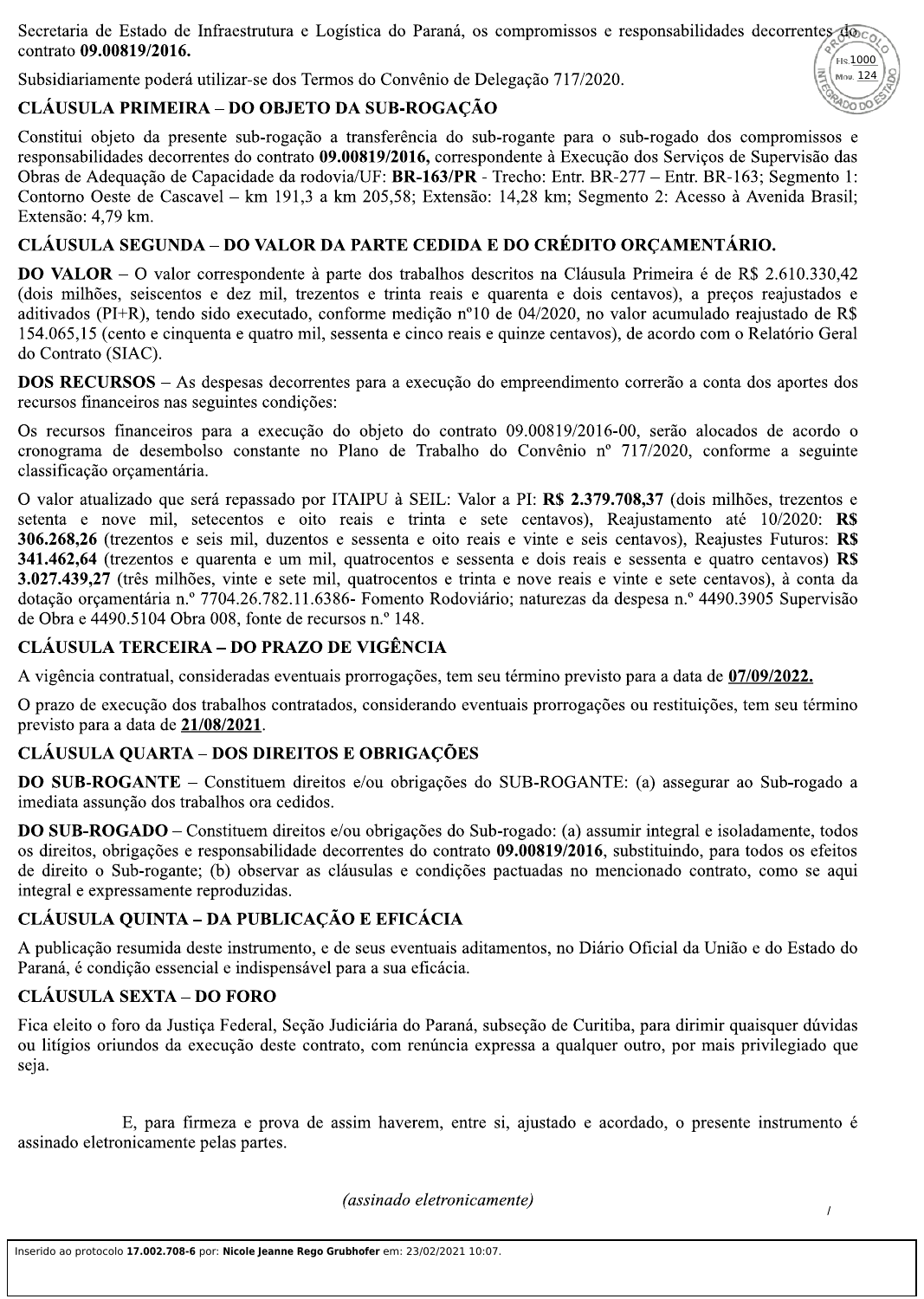# **Sr. WILFREDO BRILLINGER**



Representante Legal da Contratada

(assinado eletronicamente) SANDRO ALEX CRUZ DE OLIVEIRA Secretário de Estado de Infraestrutura e Logística

(assinado eletronicamente) **CARLOS ROBERTO MASSA JÚNIOR** Governador do Estado do Paraná

(assinado eletronicamente) ALISSON JOBIM PEREIRA NASCIMENTO - Eng. D.Sc Coordenador-Geral de Construção Rodoviária - Substituto

(assinado eletronicamente) LUCAS ALBERTO VISSOTTO JUNIOR - Eng. D.Sc Diretor de Infraestrutura Rodoviária/DIR - Substituto

> (assinado eletronicamente) **ANTONIO LEITE DOS SANTOS FILHO** Diretor-Geral

| eletrônica | Documento assinado eletronicamente por Carlos Roberto Massa Júnior, Usuário Externo, em 09/02/2021, às<br>11:31, conforme horário oficial de Brasília, com fundamento no art. 6º, § 1º, do Decreto nº 8.539, de 8 de outubro<br>de 2015.                                               |
|------------|----------------------------------------------------------------------------------------------------------------------------------------------------------------------------------------------------------------------------------------------------------------------------------------|
| eletrônica | Documento assinado eletronicamente por Wilfredo Brillinger, Usuário Externo, em 09/02/2021, às 11:48,<br>conforme horário oficial de Brasília, com fundamento no art. 6º, § 1º, do Decreto nº 8.539, de 8 de outubro de<br>2015.                                                       |
|            | Documento assinado eletronicamente por Sandro Alex Cruz de Oliveira, Usuário Externo, em 09/02/2021, às<br>12:01, conforme horário oficial de Brasília, com fundamento no art. 6º, § 1º, do Decreto nº 8.539, de 8 de outubro<br>de 2015.                                              |
| eletrónica | Documento assinado eletronicamente por Alisson Jobim Pereira Nascimento, Coordenador-Geral de Construção<br>Rodoviária-Substituto(a), em 10/02/2021, às 10:47, conforme horário oficial de Brasília, com fundamento no art.<br>6º, § 1º, do Decreto nº 8.539, de 8 de outubro de 2015. |
| eletrônica | Documento assinado eletronicamente por Lucas Alberto Vissotto Júnior, Diretor de Infraestrutura Rodoviária-<br>Substituto(a), em 11/02/2021, às 15:55, conforme horário oficial de Brasília, com fundamento no art. 6º, § 1º,<br>do Decreto nº 8.539, de 8 de outubro de 2015.         |
|            | Documento assinado eletronicamente por Antônio Leite dos Santos Filho, Diretor-Geral, em 11/02/2021, às<br>18:15, conforme horário oficial de Brasília, com fundamento no art. 6º, § 1º, do Decreto nº 8.539, de 8 de outubro<br>de 2015.                                              |